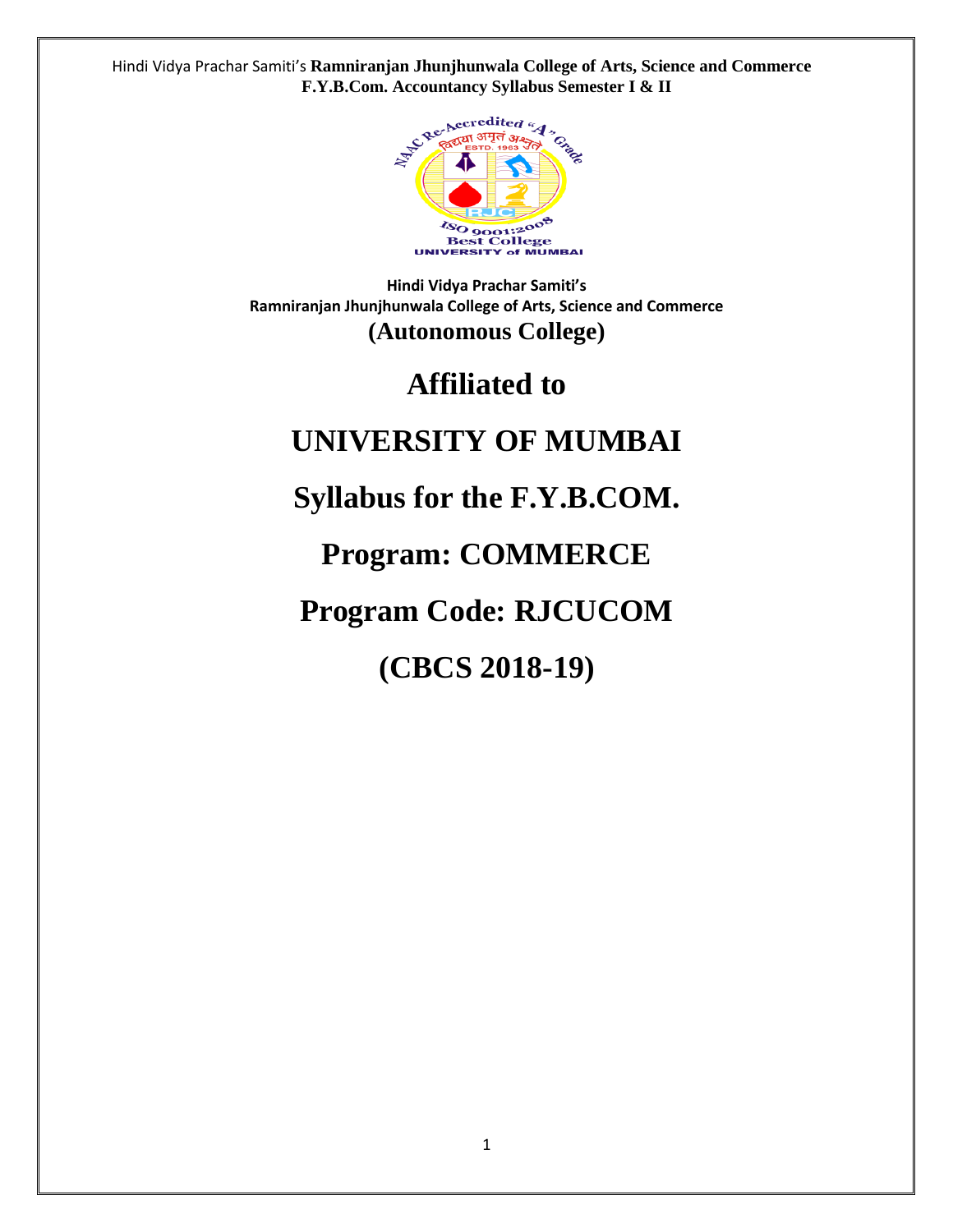# **F.Y.B.COM SEMESTER I**

| <b>Course Code</b> | <b>Name of</b>                                  | <b>Credits</b> | <b>Topics</b>                                                                                                                                    |
|--------------------|-------------------------------------------------|----------------|--------------------------------------------------------------------------------------------------------------------------------------------------|
|                    | <b>Subject</b>                                  |                |                                                                                                                                                  |
| RJCUCOM101         | Accountancy<br>and<br>Financial<br>Management-I |                | 1. AS 1; AS2; VALUATION OF<br><b>INVENTORY</b><br>2. CAPITAL AND REVENUE<br>3. FINAL ACCOUNT<br><b>4. ACCOUNTING FOR HIRE</b><br><b>PURCHASE</b> |

# **F.Y.B.COM SEMESTER II**

| <b>Course</b><br>Code | Name of                                                      | <b>Credits</b> | <b>Topics</b>                                                                                                                                 |
|-----------------------|--------------------------------------------------------------|----------------|-----------------------------------------------------------------------------------------------------------------------------------------------|
| RJCUCOM201            | <b>Subject</b><br>Accountancy and Financial<br>Management-II |                | 1. ACCOUNTING FROM<br><b>INCOMPLETE RECORDS</b><br><b>2. BRANCH ACCOUNTS</b><br>3. CONSIGNMENT ACCOUNTS<br>4. DEPARTMENTAL<br><b>ACCOUNTS</b> |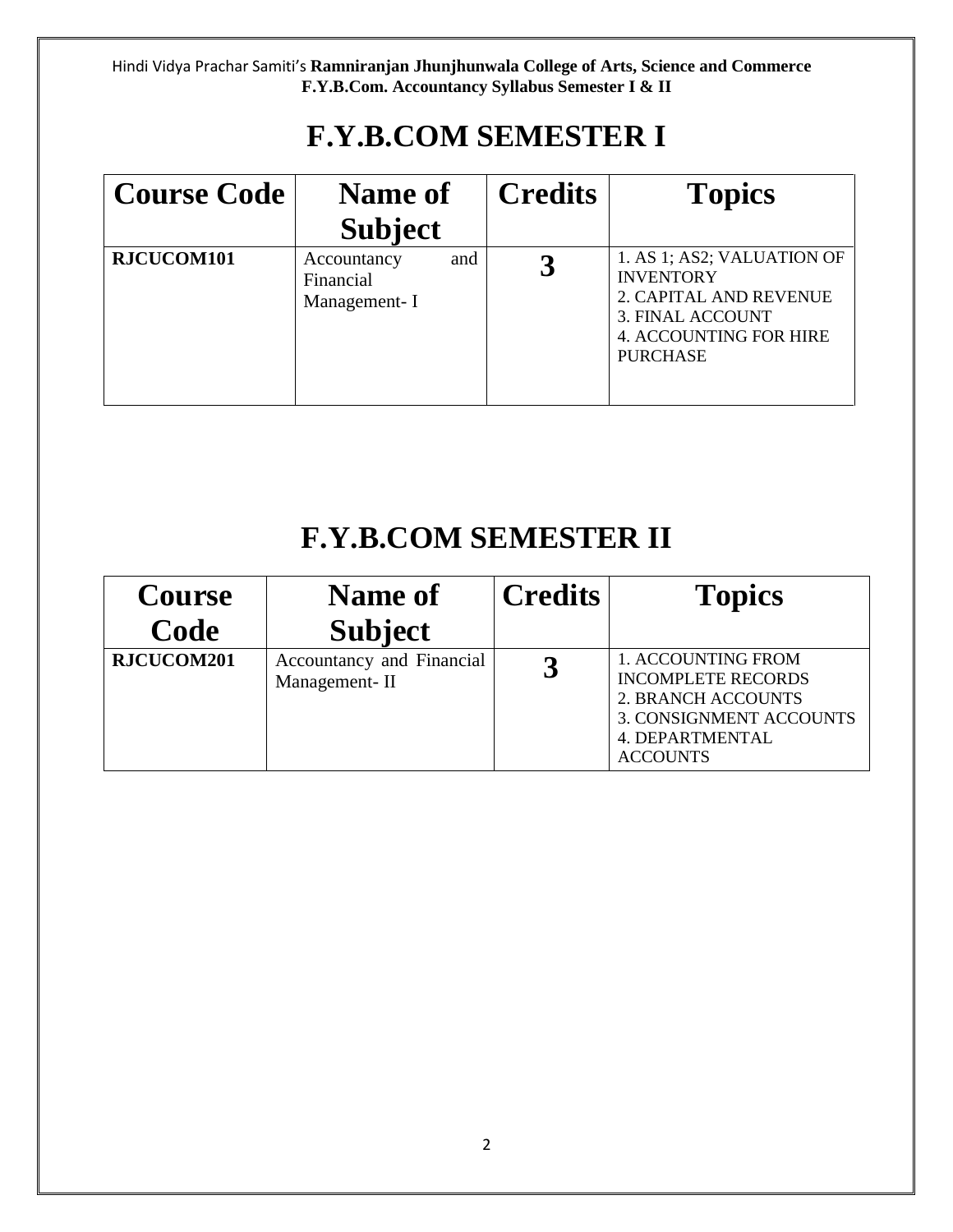# **Ramniranjan Jhunjhunwala College**



# **AUTONOMOUS**

# **FYBCOM**

# **ACCOUNTANCY AND FINANCIAL MANAGEMENT - I & II**

### **SEM I AND II**

### **LEARNING OBJECTIVES**

- $\triangleright$  Understanding the basic accounting concepts & principles.
- $\triangleright$  To describe and explain the differences between manufacturing, trading and profit & loss accounts.
- ➢ Learning to prepare final accounts of a manufacturing concern.
- $\triangleright$  Learning the methods of maintaining and recording of stocks.
- $\triangleright$  To understand the different forms of business enterprises & their accounting.
- $\triangleright$  To learn the preparation of Departmental Accounts.
- $\triangleright$  To learn the accounting procedure of Inland Branches.
- ➢ To learn the accounting procedure of Hire Purchase Transactions.
- ➢ To understand the concepts of consignment and its accounting procedures.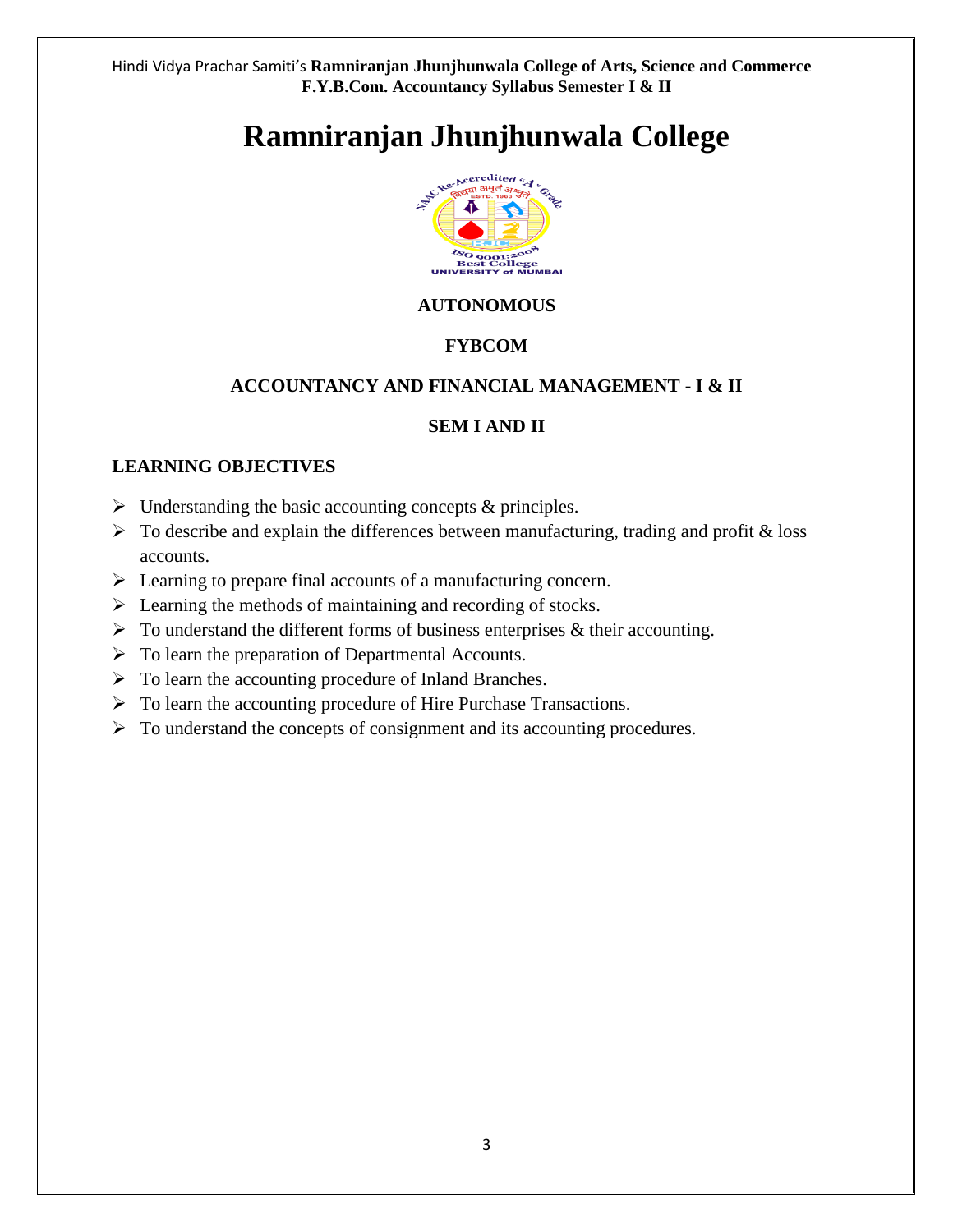# **Ramniranjan Jhunjhunwala College**



### **AUTONOMOUS**

### **SYLLABUS FOR ACADEMIC YEAR 2018-19**

### **F.Y.BCOM**

### **ACCOUNTANCY AND FINANCIAL MANAGEMENT -I**

### **SEM - I**

| <b>COURSE CODE</b> |     | <b>SERIAL MODULES</b>               | NO. OF           |
|--------------------|-----|-------------------------------------|------------------|
|                    | NO. |                                     | <b>LEECTURES</b> |
| RJCUCOM101         |     | AS 1; AS2; VALUATION OF INVENTORY   |                  |
|                    |     | <b>CAPITAL AND REVENUE</b>          |                  |
|                    | Ш   | <b>FINAL ACCOUNT</b>                | 18               |
|                    |     | <b>ACCOUNTING FOR HIRE PURCHASE</b> | 18               |
|                    |     |                                     | 60               |
|                    |     |                                     |                  |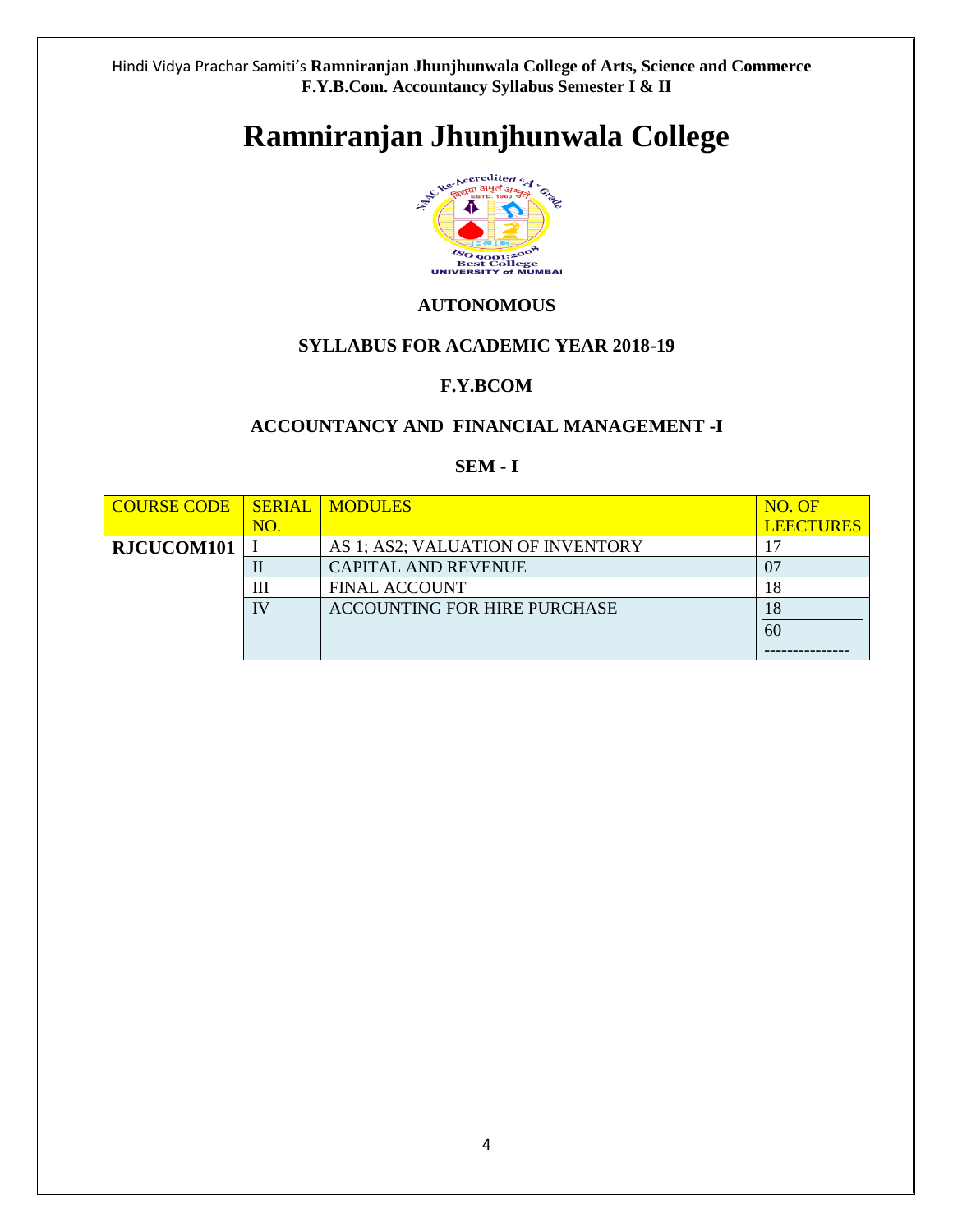### MODULE SYNOPSIS

#### **MODULE I : AS 1 ; AS 2; VALUATION OF INVENTORY**

- **1. AS 1 – Disclosure of Accounting Policies**
- **2. AS 2 – Valuation of inventories**
- **3. Preparation of stock ledgers based on** 
	- **i. FIFO method**
	- **ii. Weighted Average method**
	- *iii. Stock Reconciliation – Transaction before and after the balance sheet date*

#### **MODULE II : CAPITAL AND REVENUE**

- **1. Introduction**
- **2. Classification of expenses into capital, revenue and deferred revenue expenditures**
- **3. Classification of receipts into capital and revenue receipts**
- **4. Simple problem based on classification of expenses and receipts**

#### **MODULE III : FINAL ACCOUNTS**

- **1. Preparation of Manufacturing Accounts**
- **2. Adjustment entries relating to preparation of final accounts like**
	- **a. Closing stock**
	- **b. Outstanding expenses**
	- **c. Prepaid expenses**
	- **d. Goods lost/stolen etc with and without insurance claim**
	- **e. Goods distributed as free samples**
	- **f. Goods withdrawn by proprietor for personal use**
	- **g. Bad and doubtful debts**
	- **h. Bills dishonored**
	- **i. Unrecorded purchases and sales**
	- **j. Hidden adjustments like interest on loans etc**
	- **k. Rectification of errors**
- **3. Preparation of Final Accounts**
	- **i. Manufacturing account**
	- **ii. Trading and Profit & Loss account**
	- **iii. Balance sheet**
- **4. Simple practical problem of proprietary business**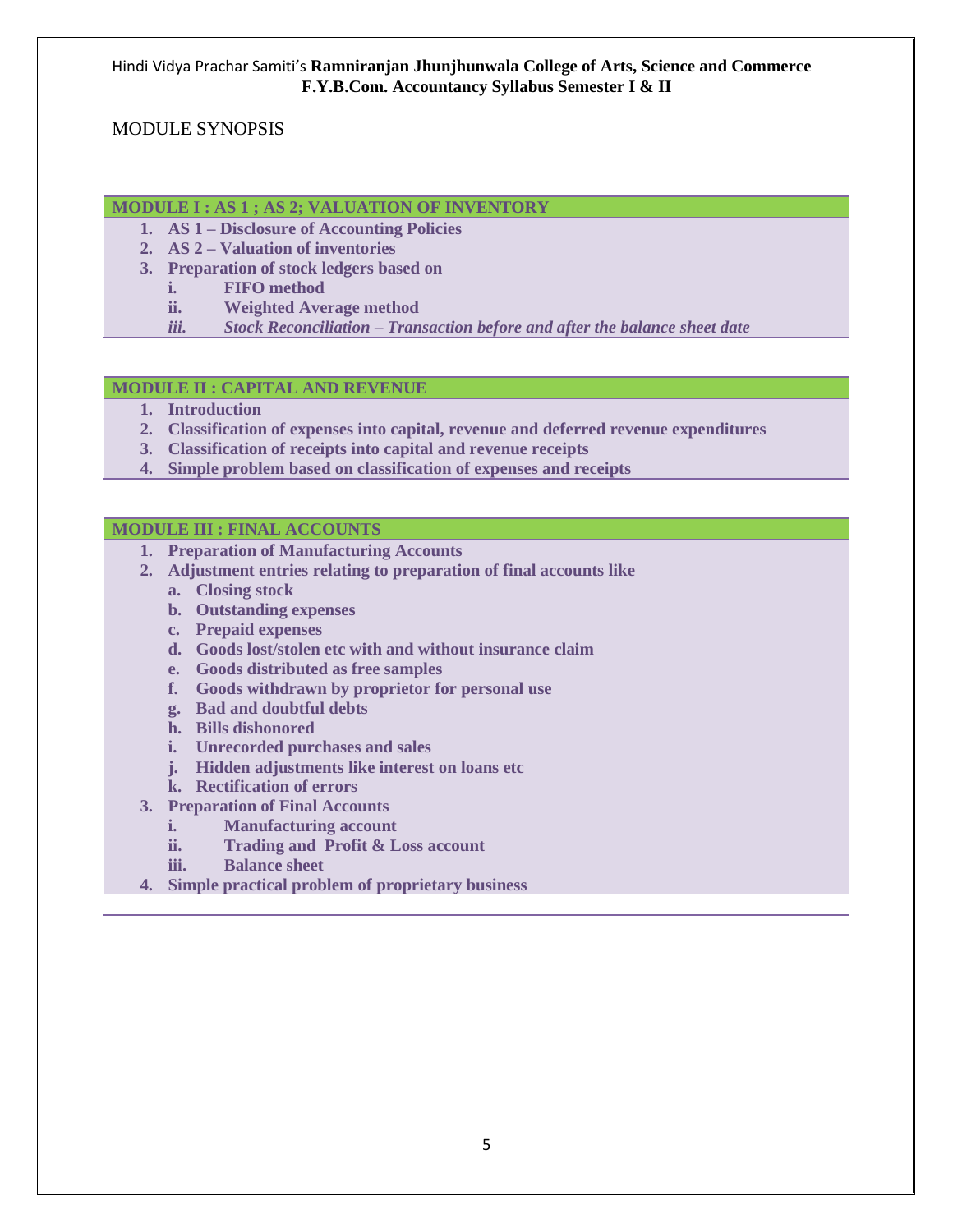# **MODULE IV : ACCOUNTING FOR HIRE PURCHASE**

- **1. Introduction and concepts**
- **2. Accounting for hire purchase transactions**
- **3. Computation of interest**
- **4. Simple problem on hire purchase**

#### References:

1. CA (DR) P.C. TULSIAN, CA BHARAT TULSIAN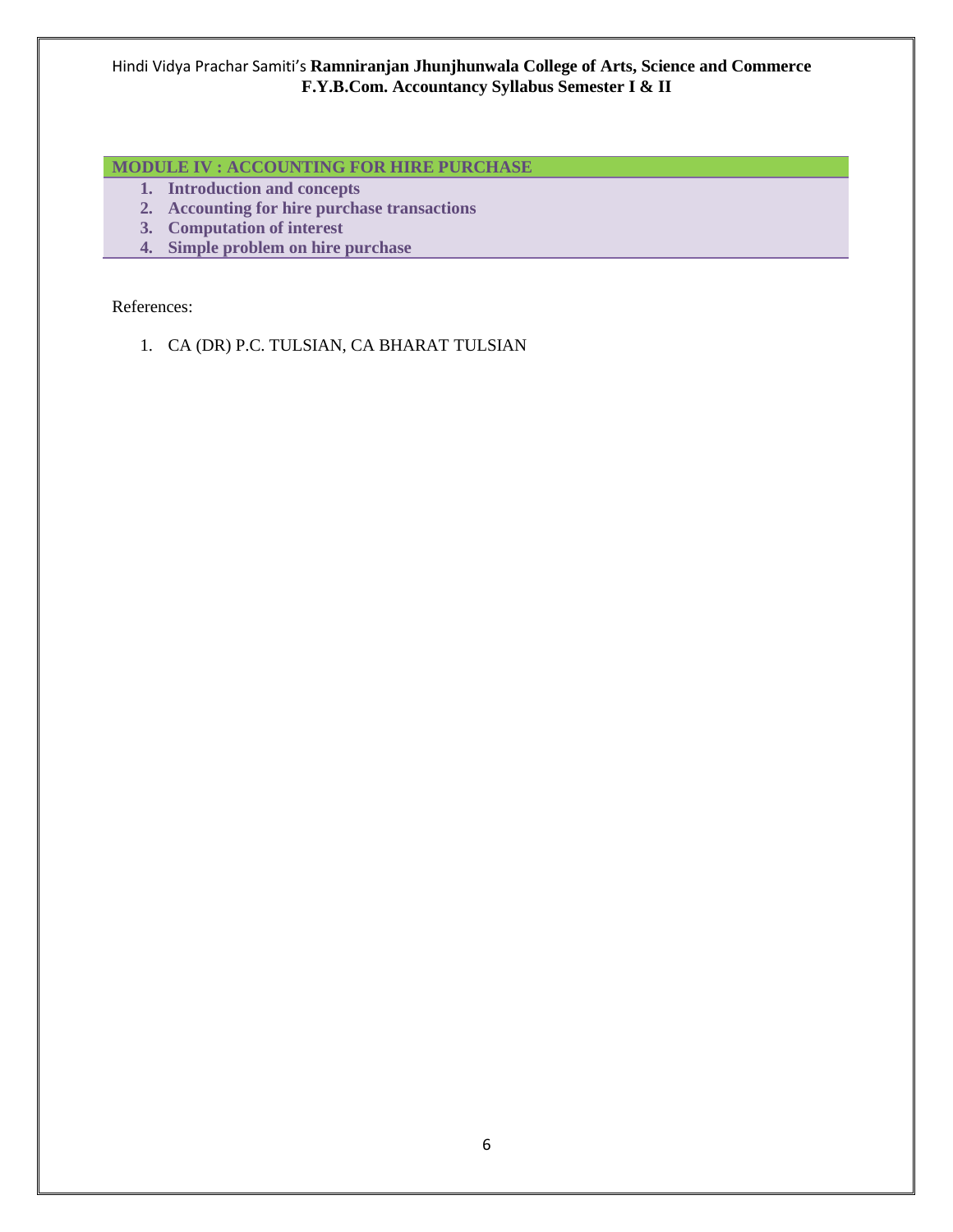# **Ramniranjan Jhunjhunwala College**



# **AUTONOMOUS**

#### SYLLABUS FOR ACADEMIC YEAR 2018-2019

#### F.Y.BCOM

### **ACCOUNTANCY AND FINANCIAL MANAGEMENT - II**

#### SEMESTER II

| <b>COURSE</b><br><b>CODE</b> | NO. | <b>SERIAL MODULES</b>                     | NO. OF<br><b>LECTURES</b> |
|------------------------------|-----|-------------------------------------------|---------------------------|
| RJCUCOM201                   |     | <b>ACCOUNTING FROM INCOMPLETE RECORDS</b> |                           |
|                              | П   | <b>BRANCH ACCOUNTS</b>                    | 15                        |
|                              | Ш   | <b>CONSIGNMENT ACCOUNTS</b>               | 15                        |
|                              | TV  | DEPARTMENTAL ACCOUNTS                     | 15                        |
|                              |     |                                           | 60                        |
|                              |     |                                           |                           |